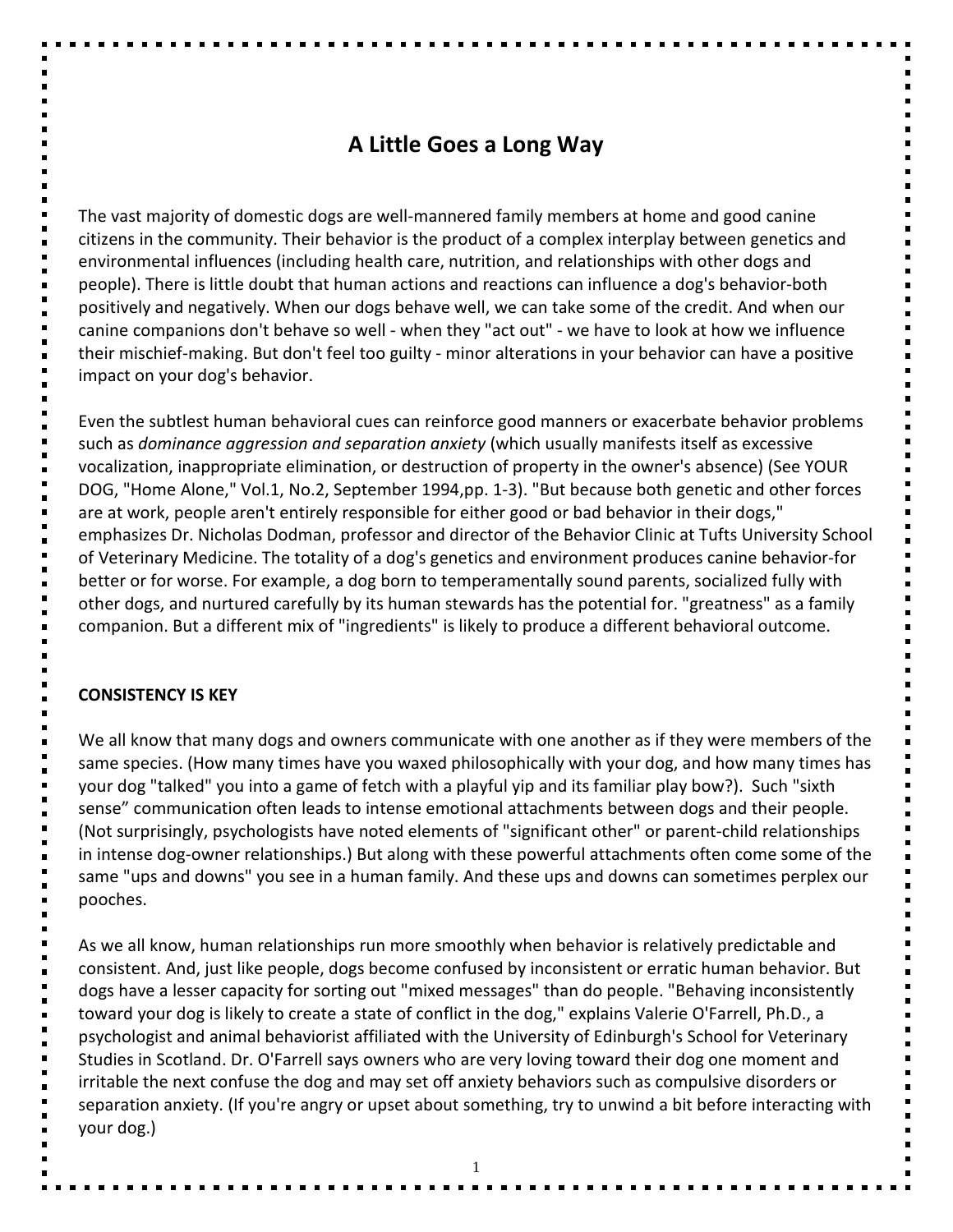Consistency (not to mention simplicity) is absolutely necessary when obedience training a dog (see YOUR DOG, "Blissful Obedience," Vol. 1, No.6, January 1995, pp.4-6). If you sometimes reprimand your dog rather than praise it for coming when called (which may happen if you're attempting to divert Rover from a canine indiscretion), the dog may think twice about dashing in your direction next time you call it. But such apparent recalcitrance is a normal canine response to inconsistent treatment.

The training commands you use must also be simple and consistent. The command "Sit!" will get your dog's fanny on the ground faster than the metaphysical query "Why won't you sit for me?"

### **DISCOURAGING DOMINANCE**

Aggression is the number-one reported canine behavior problem. And aggression often stems from a dog's attempt to dominate other members of its family (see YOUR DOG, "The Family Pack," Vol.1, No.8, March 1995, pp.4-6). But how does human behavior influence a dog's aggressive quest for "top dog" status?

While some dogs inherit a predisposition toward dominance, Dr. Dodman has observed that "kindly, compliant owners who don't set limits and who identify with their dog more as a person than a dog can encourage dominance." Similarly, in a study involving 50 owners, Dr. O'Farrell noticed increased dominant-aggressive behavior in dogs whose owners were involved "anthropomorphically" with them (*Anthropomorphism* is the tendency to attribute human characteristics or motivations to animals). "A dog predisposed to dominance is more likely to exert that dominance over its owner if the owner gives in to its every demand," explains Dr. O'Farrell.

Early Analysis of a recent unpublished study suggests that people who are driven by feelings (those who "live in their hearts") are more likely to foster dominant-aggressive behavior in dogs than those who are fact or logic-driven (those who "live in their heads"). While it 's difficult (perhaps impossible) for people to change their personality type, just a *few* simple changes in your interactions with a dominance-prone dog can often keep aggressive behavior in check.

Many behaviorists encourage owners to adopt a consistent "no free lunch" policy to modify dominantaggressive behavior. A dominant dog should get what it wants the old-fashioned way; by earning it. Remember that you have at your fingertips most of the resources your dog wants and needs - food, water, access to the great outdoors, and attention. "With a dominant dog, it's best to supply these things only when the dog promptly and obediently responds to a command," says Dr. Dodman. When a dog is obedient, it is acknowledging that you are in charge.

But this strategic rationing of "goodies" makes some owners uneasy because they feel they are being "unkind." Gently insisting that your dog perform certain tasks such as sitting and staying before eating or going for a walk is not heartless. You have to set such expectations with dominance-prone dogs to establish who the leader is. The average "bossy" dog respects (in fact, prefers) clear-cut directives.

### **NERVOUS NELLIES**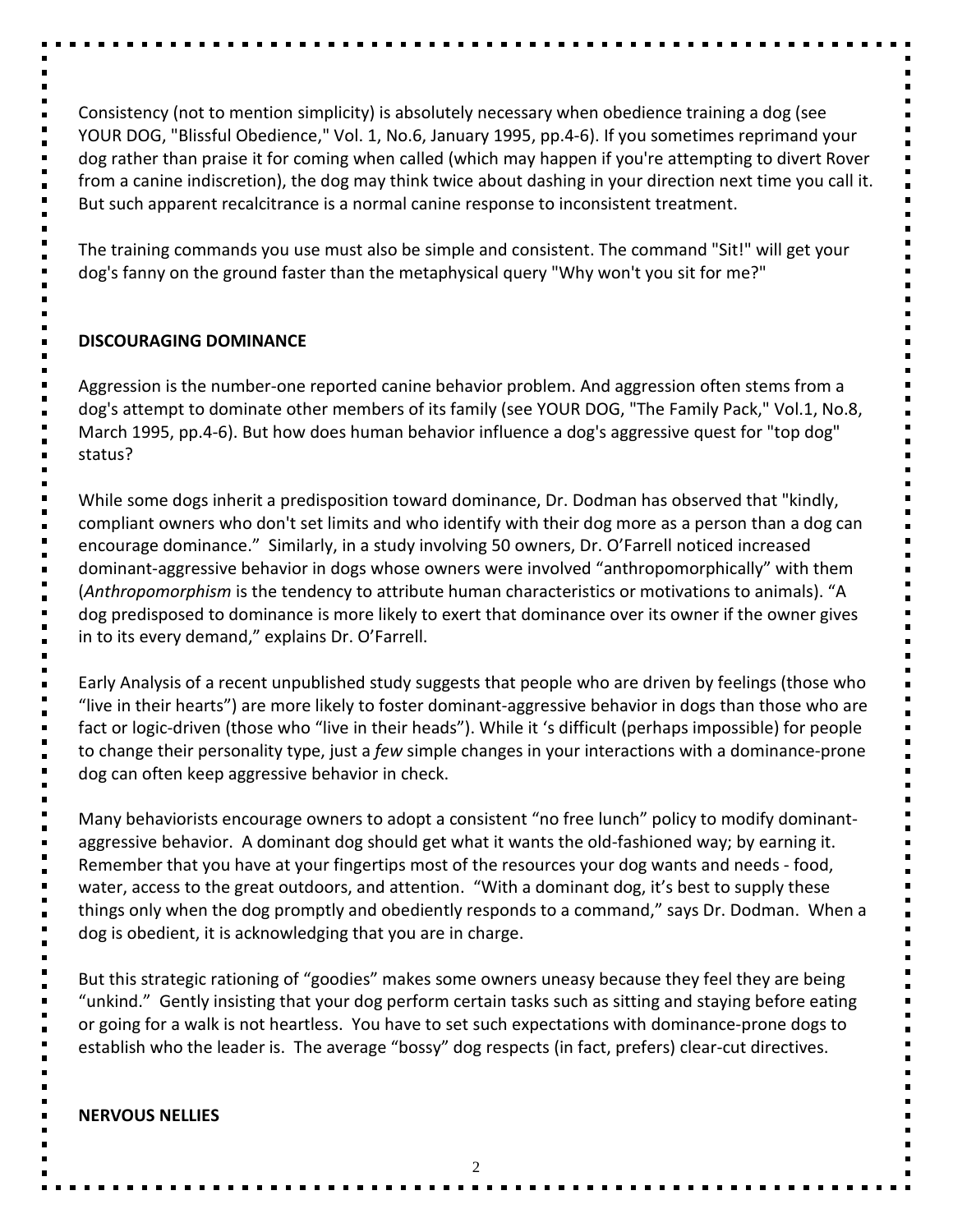A dogs fear and anxiety usually manifests as separation anxiety or compulsive behavior such as lick granuloma (see YOUR DOG, "Compulsive Canines", Vol. 2, No. 6, January 1996, pp. 4-6). Behaviorists have long observed that dogs that display anxiety-related behaviors are often closely bonded to their owners. Often what happens is that anxiety-prone dogs evoke a doting response from owners because the dogs are very emotionally needy to begin with. (This neediness may be a consequence or early abuse or abandonment.) The owner's doting response "rewards" the dog's anxiety, and as the dog bonds more closely with the owner, the dog becomes more and more fearful of separation from its adored human.

"If an anxiety-prone dog meets up with an especially compassionate person, and they bond very closely, there can be a mutually fulfilling owner-dog relationship-until they're separated." Says Dr. Dodman. An already anxious dog may go "bonkers" when the doting owner has to go out. Rather than curling up for a good snooze, such a dog may engage in compulsive (sometimes self-mutilating) behavior or destructive behavior typical of separation anxiety.

The flip side of this coin is the anxious *owner*. While it's not yet proven, some investigators suspect that anxious owners create (or add to) anxiety in their dog, transmitting apprehension through body language or tone of voice. (Dogs often pick up on nuances of voice and body language that humans miss.)

Veterinarians often recommend various *behavior modification* approaches to reduce a dog's anxiety. But some owners have trouble following through with prescribed programs - often because they involve "distancing techniques designed to put a thin wedge between dog and owner," according to Dr. Dodman. Owners need to remember that modifying their interaction with their dog (which may include a bit of "loving detachment") eventually pays off in the form of a more enjoyable, relaxed life together.

It's also relatively simple to insulate your canine chum from stressful human-to-human interactions that contribute to canine anxiety. On Dr. O'Farrell's advice the owner of a dog that chewed carpeting every time she argued with her teenage son put the dog in a room where it couldn't hear the row. Mother and son continued to disagree, but the dog stopped destroying the carpet.

## **SPARE THE ROD**

The good news is that you can raise a well-mannered family dog and still demonstrate considerable affection toward it - even to the point of "spoiling" it. The key is to treat your dog like the family member it is, while at the same time recognizing and respecting its "dog-ness." Harsh punishment is never necessary and is usually counterproductive. (Getting physical with either a dominant-aggressive or an anxious dog will only aggravate the problem.)

Still, some people find it hard to make changes in their behavior to improve their dog's manners. Hence, owners need ongoing support while navigating their way through behavior modification programs. "It's important for the behaviorist to encourage the owner when he or she had made improvements and to gently draw attention to areas that need more work," says Dr. Dodman.

Remember-relatively minor changes in *your* behavior can create significant changes in your dog. (You don't have to undergo a personality makeover!) If you find your dog misbehaving, try to change some of the small interactions to point your dog in a more "mannerly" direction.